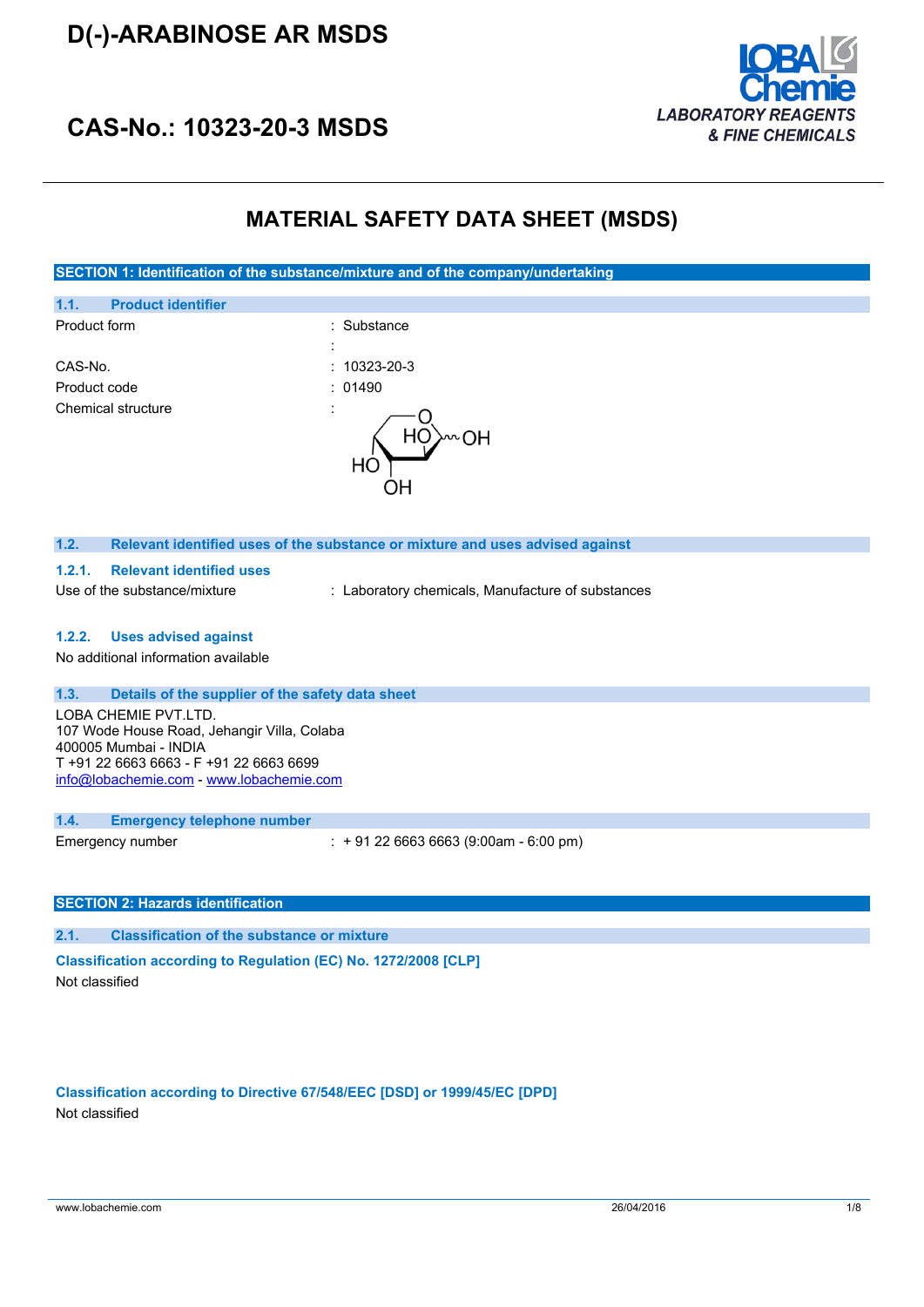## Safety Data Sheet

according to Regulation (EC) No. 1907/2006 (REACH) with its amendment Regulation (EU) 2015/830

**Adverse physicochemical, human health and environmental effects**

No additional information available

## **2.2. Label elements**

**Labelling according to** Regulation (EC) No. 1272/2008 [CLP] No labelling applicable

| 2.3.<br><b>Other hazards</b> |  |
|------------------------------|--|
|------------------------------|--|

No additional information available

| <b>SECTION 3: Composition/information on ingredients</b> |                     |  |
|----------------------------------------------------------|---------------------|--|
|                                                          |                     |  |
| 3.1.                                                     | <b>Substances</b>   |  |
| Name                                                     | : D(-)-ARABINOSE AR |  |
| CAS-No.                                                  | $: 10323 - 20 - 3$  |  |
|                                                          |                     |  |

Full text of R- and H-statements: see section 16

#### **3.2. Mixtures**

Not applicable

| <b>SECTION 4: First aid measures</b>                                         |                                                                                                  |
|------------------------------------------------------------------------------|--------------------------------------------------------------------------------------------------|
|                                                                              |                                                                                                  |
| <b>Description of first aid measures</b><br>4.1.                             |                                                                                                  |
| First-aid measures after inhalation<br>First-aid measures after skin contact | : Remove person to fresh air and keep comfortable for breathing.<br>: Wash with plenty of water/ |
| First-aid measures after eye contact                                         | Rinse immediately with plenty of water.                                                          |
|                                                                              |                                                                                                  |
| First-aid measures after ingestion                                           | $:$ Rinse mouth.                                                                                 |
| 4.2.<br>Most important symptoms and effects, both acute and delayed          |                                                                                                  |
| No additional information available                                          |                                                                                                  |
| 4.3.                                                                         | Indication of any immediate medical attention and special treatment needed                       |
| Treat symptomatically.                                                       |                                                                                                  |
|                                                                              |                                                                                                  |
| <b>SECTION 5: Firefighting measures</b>                                      |                                                                                                  |
|                                                                              |                                                                                                  |
| 5.1.<br><b>Extinguishing media</b>                                           |                                                                                                  |
| Suitable extinguishing media                                                 | : Carbon dioxide. Dry powder. Foam. Water spray.                                                 |
| Unsuitable extinguishing media                                               | Do not use a heavy water stream.                                                                 |
| 5.2.<br>Special hazards arising from the substance or mixture                |                                                                                                  |
| No additional information available                                          |                                                                                                  |
| 5.3.<br><b>Advice for firefighters</b>                                       |                                                                                                  |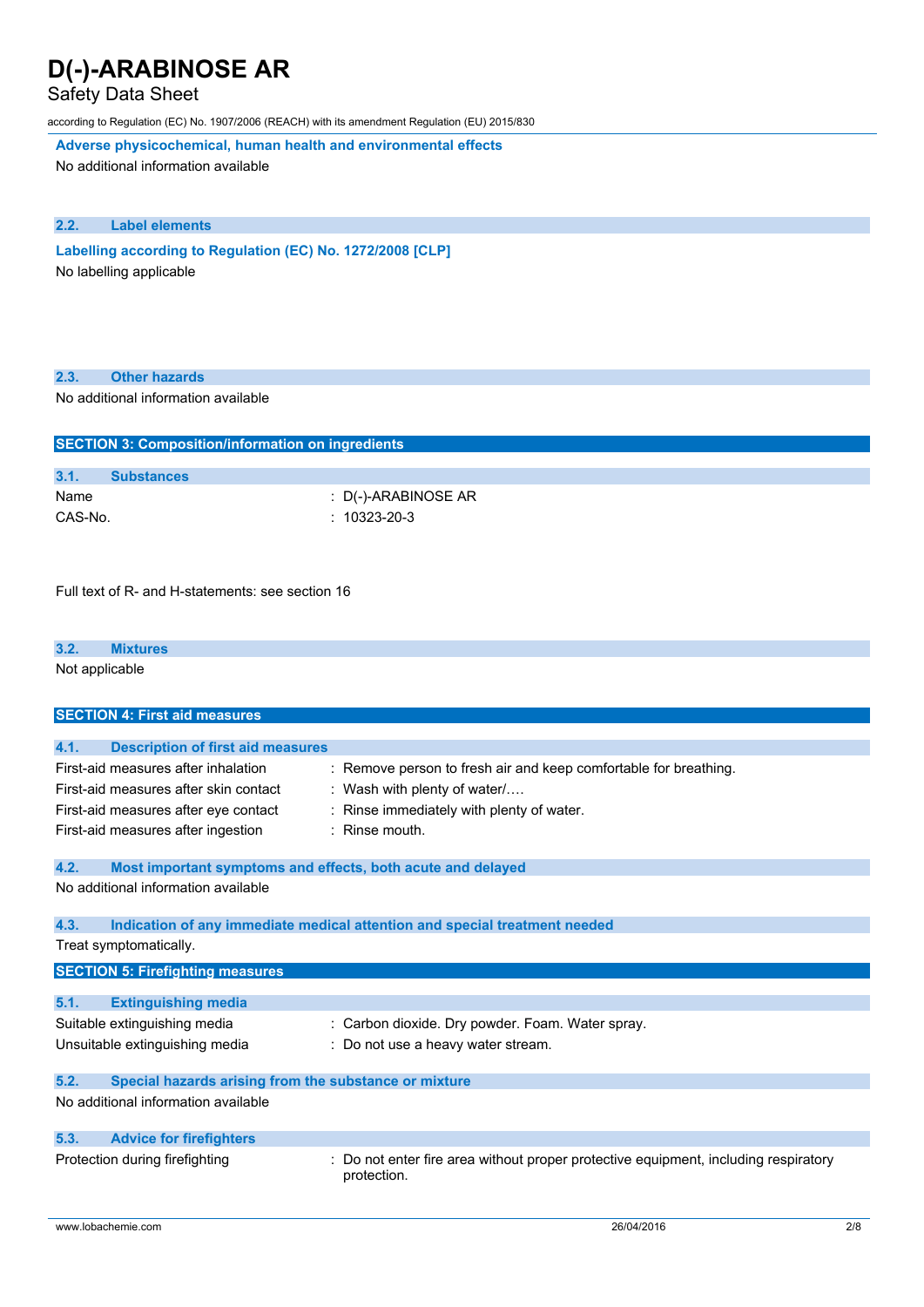## Safety Data Sheet

according to Regulation (EC) No. 1907/2006 (REACH) with its amendment Regulation (EU) 2015/830

|        | <b>SECTION 6: Accidental release measures</b>                       |                                                                                   |  |  |
|--------|---------------------------------------------------------------------|-----------------------------------------------------------------------------------|--|--|
|        |                                                                     |                                                                                   |  |  |
| 6.1.   |                                                                     | Personal precautions, protective equipment and emergency procedures               |  |  |
| 6.1.1. | For non-emergency personnel                                         |                                                                                   |  |  |
|        | <b>Emergency procedures</b>                                         | : Evacuate unnecessary personnel.                                                 |  |  |
|        |                                                                     |                                                                                   |  |  |
| 6.1.2. | For emergency responders                                            |                                                                                   |  |  |
|        | Protective equipment                                                | : Equip cleanup crew with proper protection.                                      |  |  |
|        |                                                                     |                                                                                   |  |  |
| 6.2.   | <b>Environmental precautions</b>                                    |                                                                                   |  |  |
|        | Avoid release to the environment.                                   |                                                                                   |  |  |
|        |                                                                     |                                                                                   |  |  |
| 6.3.   | Methods and material for containment and cleaning up                |                                                                                   |  |  |
|        | Methods for cleaning up                                             | : Soak up spills with inert solids, such as clay or diatomaceous earth as soon as |  |  |
|        |                                                                     | possible. On land, sweep or shovel into suitable containers.                      |  |  |
|        |                                                                     |                                                                                   |  |  |
| 6.4.   | <b>Reference to other sections</b>                                  |                                                                                   |  |  |
|        | No additional information available                                 |                                                                                   |  |  |
|        |                                                                     |                                                                                   |  |  |
|        | <b>SECTION 7: Handling and storage</b>                              |                                                                                   |  |  |
|        |                                                                     |                                                                                   |  |  |
| 7.1.   | <b>Precautions for safe handling</b>                                |                                                                                   |  |  |
|        | Precautions for safe handling                                       | : Avoid contact with skin and eyes. Do not breathe vapours.                       |  |  |
|        | Hygiene measures                                                    | : Wash hands and other exposed areas with mild soap and water before eating,      |  |  |
|        |                                                                     | drinking or smoking and when leaving work.                                        |  |  |
|        |                                                                     |                                                                                   |  |  |
| 7.2.   | <b>Conditions for safe storage, including any incompatibilities</b> |                                                                                   |  |  |
|        | Storage conditions                                                  | : Store in a well-ventilated place. Keep container tightly closed.                |  |  |
|        |                                                                     |                                                                                   |  |  |
| 7.3.   | <b>Specific end use(s)</b>                                          |                                                                                   |  |  |
|        | No additional information available                                 |                                                                                   |  |  |
|        |                                                                     |                                                                                   |  |  |
|        | <b>SECTION 8: Exposure controls/personal protection</b>             |                                                                                   |  |  |
| 8.1.   | <b>Control parameters</b>                                           |                                                                                   |  |  |
|        |                                                                     |                                                                                   |  |  |
|        | No additional information available                                 |                                                                                   |  |  |
|        |                                                                     |                                                                                   |  |  |

| 8.2.                                               | <b>Exposure controls</b>                              |                                                                  |  |
|----------------------------------------------------|-------------------------------------------------------|------------------------------------------------------------------|--|
| Hand protection                                    |                                                       | : Protective gloves                                              |  |
| Eye protection                                     |                                                       | : Chemical goggles or safety glasses                             |  |
|                                                    | Skin and body protection                              | : Wear suitable protective clothing                              |  |
|                                                    | Respiratory protection                                | : In case of inadequate ventilation wear respiratory protection. |  |
| <b>SECTION 9: Physical and chemical properties</b> |                                                       |                                                                  |  |
|                                                    |                                                       |                                                                  |  |
| 9.1.                                               | Information on basic physical and chemical properties |                                                                  |  |
| Physical state                                     |                                                       | : Solid                                                          |  |

| Colour | : White powder. |
|--------|-----------------|
| Odour  | odourless.      |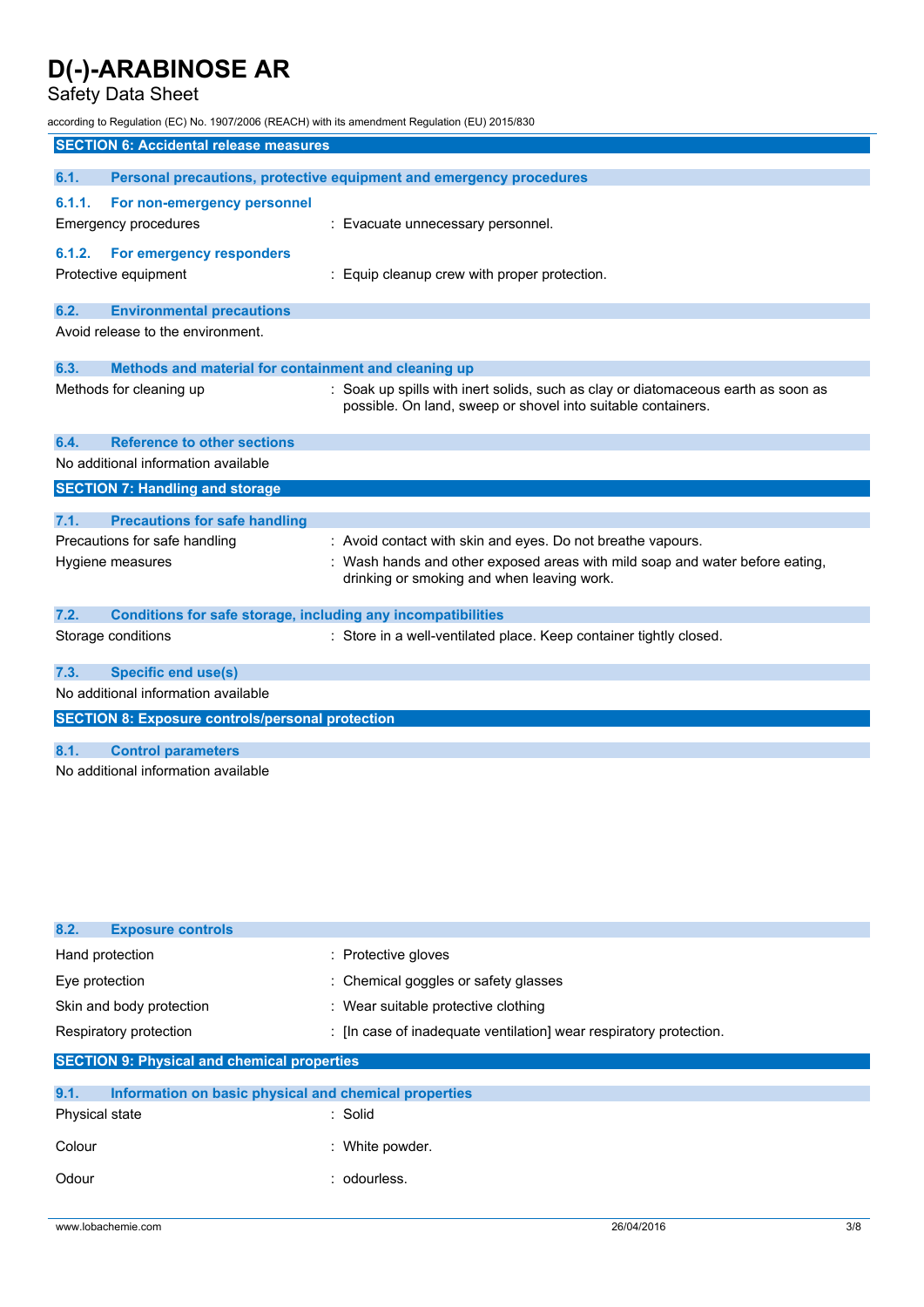## Safety Data Sheet

according to Regulation (EC) No. 1907/2006 (REACH) with its amendment Regulation (EU) 2015/830

| coluniy to Regulation (LO) No. 1907/2000 (REAGH) with its amenument Regulation (LO) 2019/050 |                            |
|----------------------------------------------------------------------------------------------|----------------------------|
| Odour threshold                                                                              | : No data available        |
| pН                                                                                           | : No data available        |
| Relative evaporation rate (butylacetate=1)                                                   | : No data available        |
| Melting point                                                                                | $: 162 - 164 °C$           |
| Freezing point                                                                               | : No data available        |
| <b>Boiling point</b>                                                                         | : No data available        |
| Flash point                                                                                  | : No data available        |
| Auto-ignition temperature                                                                    | : No data available        |
| Decomposition temperature                                                                    | : No data available        |
| Flammability (solid, gas)                                                                    | : No data available        |
| Vapour pressure                                                                              | : No data available        |
| Relative vapour density at 20 °C                                                             | : No data available        |
| Relative density                                                                             | : No data available        |
| Density                                                                                      | : $1.58$ g/cm <sup>3</sup> |
| Solubility                                                                                   | : Water: Soluble in water  |
| Log Pow                                                                                      | : No data available        |
| Viscosity, kinematic                                                                         | : No data available        |
| Viscosity, dynamic                                                                           | : No data available        |
| Explosive properties                                                                         | : No data available        |
| Oxidising properties                                                                         | : No data available        |
| <b>Explosive limits</b>                                                                      | : No data available        |
| 9.2.<br><b>Other information</b>                                                             |                            |
| No additional information available                                                          |                            |
| <b>SECTION 10: Stability and reactivity</b>                                                  |                            |
| 10.1.<br><b>Reactivity</b>                                                                   |                            |

No additional information available

### **10.2. Chemical stability**

Stable under normal conditions.

#### **10.3. Possibility of hazardous reactions**

No additional information available

#### **10.4. Conditions to avoid**

Direct sunlight. Air contact. Moisture.

### **10.5. Incompatible materials**

No additional information available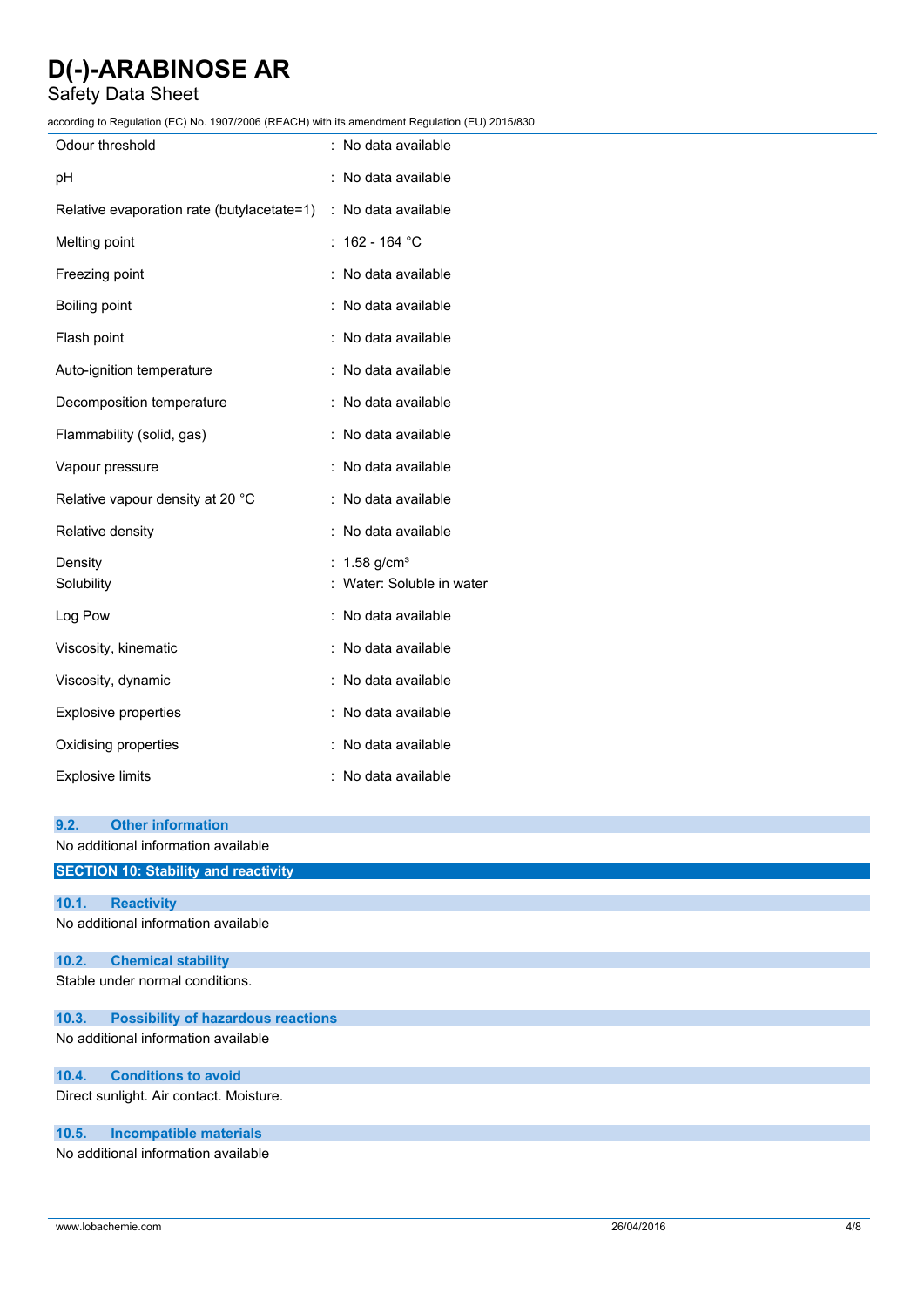## Safety Data Sheet

according to Regulation (EC) No. 1907/2006 (REACH) with its amendment Regulation (EU) 2015/830

| <b>Hazardous decomposition products</b><br>10.6.<br>No additional information available |                  |  |  |
|-----------------------------------------------------------------------------------------|------------------|--|--|
| <b>SECTION 11: Toxicological information</b>                                            |                  |  |  |
| Information on toxicological effects<br>11.1.                                           |                  |  |  |
| Acute toxicity                                                                          | : Not classified |  |  |
|                                                                                         |                  |  |  |
| Skin corrosion/irritation                                                               | : Not classified |  |  |
| Serious eye damage/irritation                                                           | : Not classified |  |  |
| Respiratory or skin sensitisation                                                       | : Not classified |  |  |
| Germ cell mutagenicity                                                                  | : Not classified |  |  |
| Carcinogenicity                                                                         | : Not classified |  |  |
| Reproductive toxicity                                                                   | : Not classified |  |  |
| STOT-single exposure                                                                    | : Not classified |  |  |
| STOT-repeated exposure                                                                  | : Not classified |  |  |
| Aspiration hazard                                                                       | : Not classified |  |  |
|                                                                                         |                  |  |  |

| <b>SECTION 12: Ecological information</b> |
|-------------------------------------------|
|                                           |
| 12.1. Toxicity                            |
| No additional information available       |
|                                           |
|                                           |
|                                           |

## **12.2. Persistence and degradability**

No additional information available

## **12.3. Bioaccumulative potential**

No additional information available

## **12.4. Mobility in soil**

No additional information available

## **12.5. Results of PBT and vPvB assessment**

No additional information available

## **12.6. Other adverse effects**

No additional information available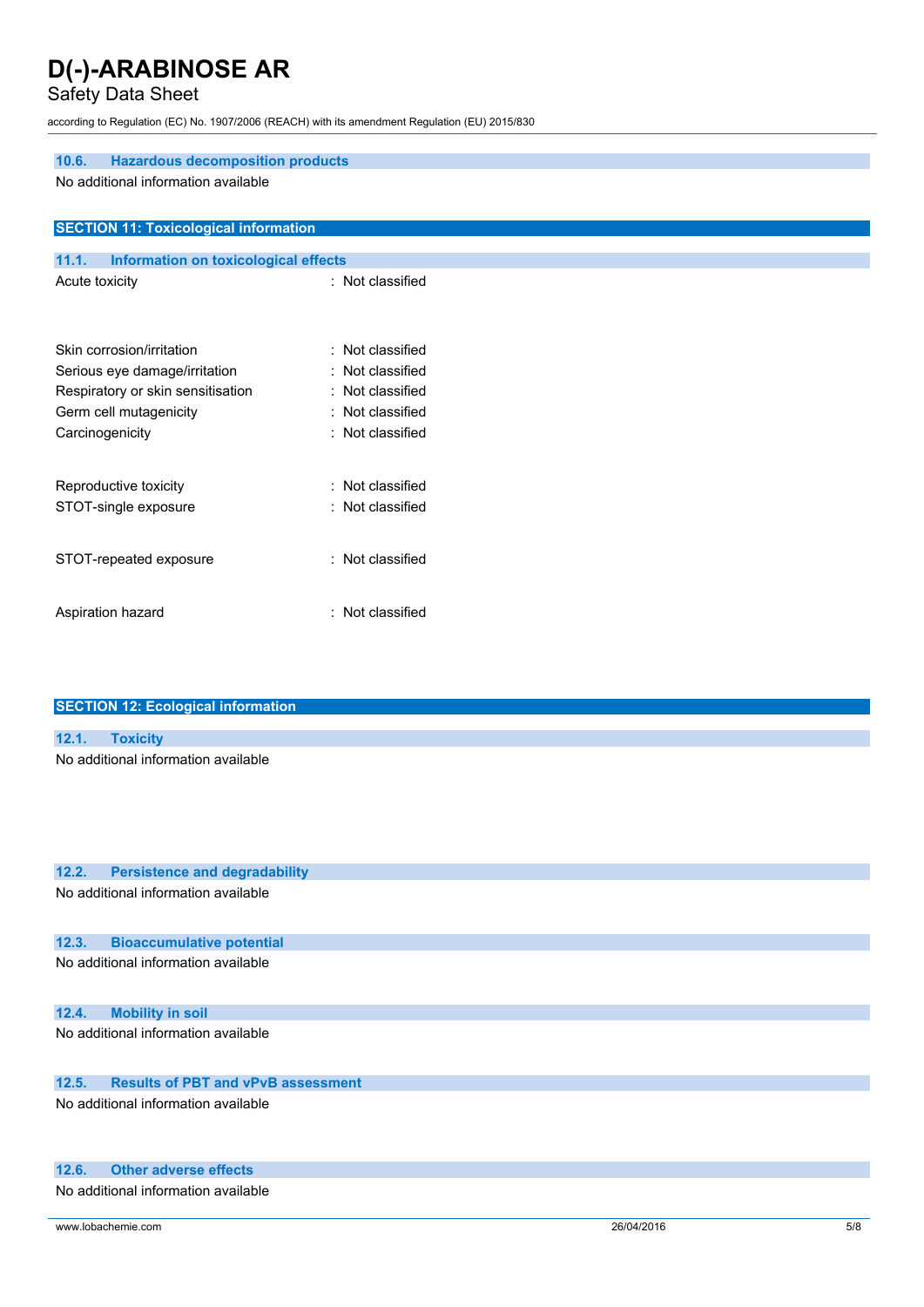## Safety Data Sheet

according to Regulation (EC) No. 1907/2006 (REACH) with its amendment Regulation (EU) 2015/830

## **SECTION 13: Disposal considerations**

## **13.1. Waste treatment methods**

## No additional information available

## **SECTION 14: Transport information**

In accordance with ADR / RID / IMDG / IATA / ADN

| <b>UN number</b><br>14.1.                  |                                          |
|--------------------------------------------|------------------------------------------|
| UN-No. (ADR)                               | : Not applicable                         |
| UN-No. (IMDG)                              | : Not applicable                         |
| UN-No. (IATA)                              | Not applicable                           |
| UN-No. (ADN)                               | : Not applicable                         |
| UN-No. (RID)                               | : Not applicable                         |
|                                            |                                          |
| 14.2.<br><b>UN proper shipping name</b>    |                                          |
| Proper Shipping Name (ADR)                 | : Not applicable                         |
| Proper Shipping Name (IMDG)                | : Not applicable                         |
| Proper Shipping Name (IATA)                | : Not applicable                         |
| Proper Shipping Name (ADN)                 | : Not applicable                         |
| Proper Shipping Name (RID)                 | : Not applicable                         |
|                                            |                                          |
| 14.3.<br><b>Transport hazard class(es)</b> |                                          |
| <b>ADR</b>                                 |                                          |
| Transport hazard class(es) (ADR)           | : Not applicable                         |
|                                            |                                          |
| <b>IMDG</b>                                |                                          |
| Transport hazard class(es) (IMDG)          | : Not applicable                         |
|                                            |                                          |
| <b>IATA</b>                                |                                          |
| Transport hazard class(es) (IATA)          | : Not applicable                         |
|                                            |                                          |
| <b>ADN</b>                                 |                                          |
| Transport hazard class(es) (ADN)           | : Not applicable                         |
|                                            |                                          |
| <b>RID</b>                                 |                                          |
| Transport hazard class(es) (RID)           | : Not applicable                         |
|                                            |                                          |
| 14.4.<br><b>Packing group</b>              |                                          |
| Packing group (ADR)                        | : Not applicable                         |
| Packing group (IMDG)                       | : Not applicable                         |
| Packing group (IATA)                       | : Not applicable                         |
| Packing group (ADN)                        | : Not applicable                         |
| Packing group (RID)                        | : Not applicable                         |
| <b>Environmental hazards</b><br>14.5.      |                                          |
| Dangerous for the environment              | : No                                     |
| Marine pollutant                           | : No                                     |
| Other information                          | : No supplementary information available |
|                                            |                                          |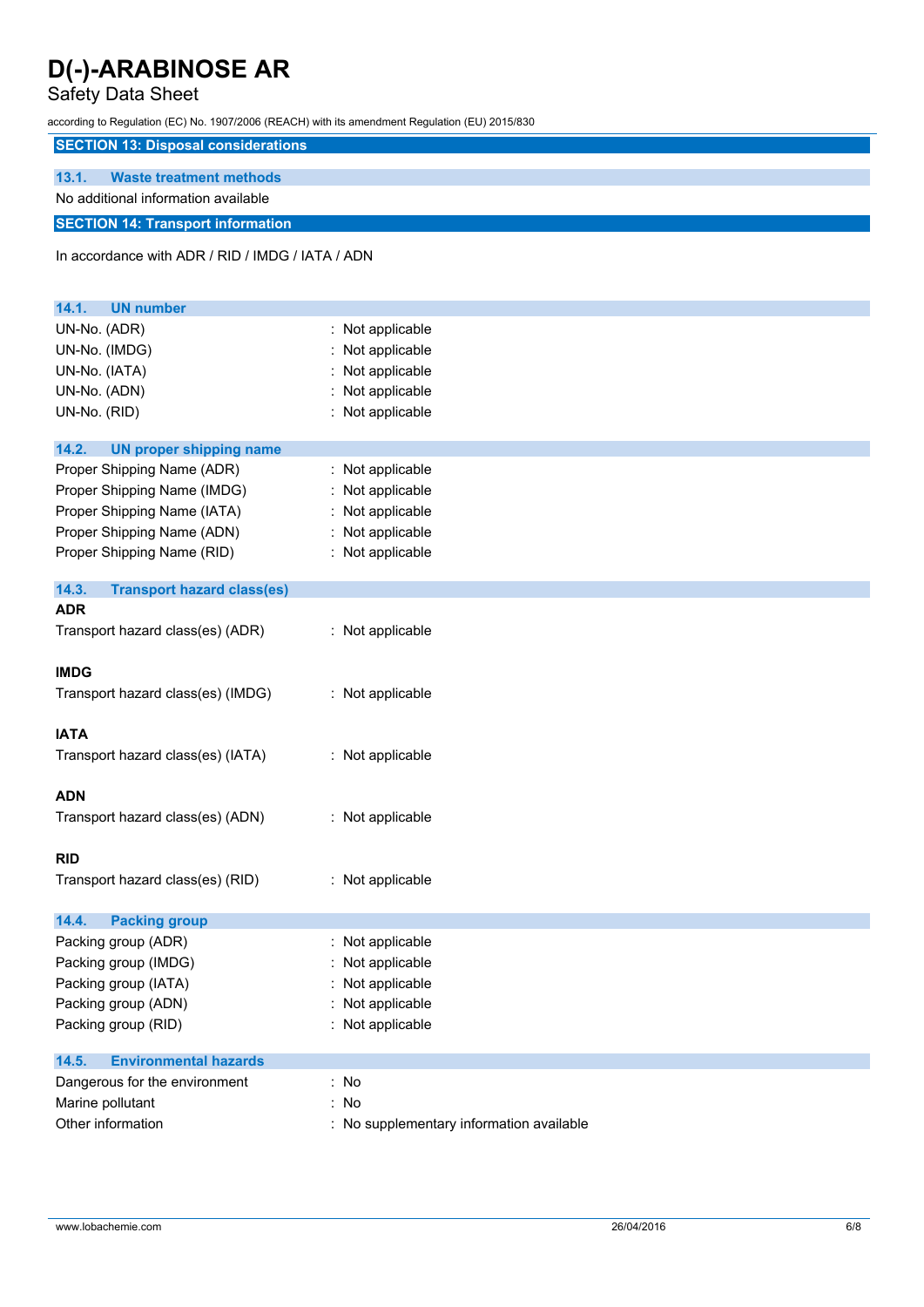## Safety Data Sheet

according to Regulation (EC) No. 1907/2006 (REACH) with its amendment Regulation (EU) 2015/830

**14.6. Special precautions for user**

#### **- Overland transport**

No data available

### **- Transport by sea**

No data available

## **- Air transport**

No data available

## **- Inland waterway transport**

No data available

## **- Rail transport**

No data available

**14.7. Transport in bulk according to Annex II of MARPOL 73/78 and the IBC Code**

## Not applicable

### **SECTION 15: Regulatory information**

**15.1. Safety, health and environmental regulations/legislation specific for the substance or mixture**

## **15.1.1. EU-Regulations**

No REACH Annex XVII restrictions

D(-)-ARABINOSE AR is not on the REACH Candidate List D(-)-ARABINOSE AR is not on the REACH Annex XIV List

## **15.1.2. National regulations**

#### **Germany**

12th Ordinance Implementing the Federal : Is not subject of the 12. BlmSchV (Hazardous Incident Ordinance) Immission Control Act - 12.BImSchV

### **Netherlands**

| SZW-lijst van kankerverwekkende stoffen                                                 | : The substance is not listed            |
|-----------------------------------------------------------------------------------------|------------------------------------------|
| SZW-lijst van mutagene stoffen                                                          | : The substance is not listed            |
| NIET-limitatieve lijst van voor de<br>voortplanting giftige stoffen - Borstvoeding      | $\therefore$ The substance is not listed |
| NIET-limitatieve lijst van voor de<br>voortplanting giftige stoffen -<br>Vruchtbaarheid | : The substance is not listed            |
| NIET-limitatieve lijst van voor de<br>voortplanting giftige stoffen - Ontwikkeling      | : The substance is not listed            |